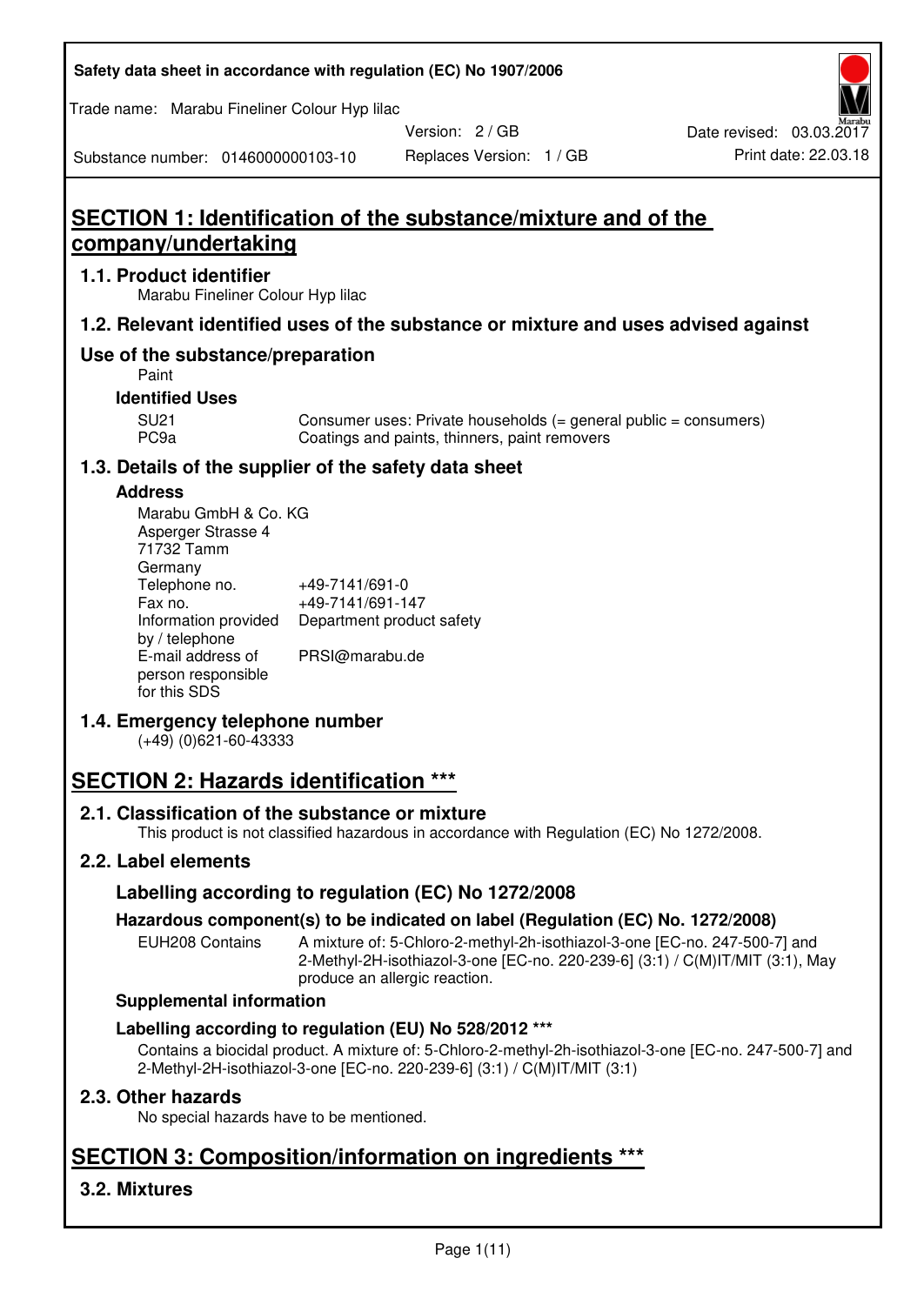| Safety data sheet in accordance with regulation (EC) No 1907/2006                                                                                                 |                                                                                                                       |                              |                                                      |                                                                  |      |                                                  |
|-------------------------------------------------------------------------------------------------------------------------------------------------------------------|-----------------------------------------------------------------------------------------------------------------------|------------------------------|------------------------------------------------------|------------------------------------------------------------------|------|--------------------------------------------------|
| Trade name: Marabu Fineliner Colour Hyp lilac                                                                                                                     |                                                                                                                       |                              |                                                      |                                                                  |      |                                                  |
| Substance number: 0146000000103-10                                                                                                                                |                                                                                                                       | Version: 2/GB                |                                                      | Replaces Version: 1 / GB                                         |      | Date revised: 03.03.2017<br>Print date: 22.03.18 |
|                                                                                                                                                                   |                                                                                                                       |                              |                                                      |                                                                  |      |                                                  |
| <b>Chemical characterization</b><br>Paint based on water                                                                                                          |                                                                                                                       |                              |                                                      |                                                                  |      |                                                  |
| <b>Hazardous ingredients</b>                                                                                                                                      |                                                                                                                       |                              |                                                      |                                                                  |      |                                                  |
| <b>Ethanediol</b><br>CAS No.<br>EINECS no.<br>Registration no.<br>Concentration                                                                                   | $107 - 21 - 1$<br>203-473-3<br>01-2119456816-28<br>$>=$                                                               | 1                            | $\overline{\phantom{0}}$                             | 10                                                               | $\%$ |                                                  |
|                                                                                                                                                                   |                                                                                                                       |                              |                                                      |                                                                  |      |                                                  |
| Classification (Regulation (EC) No. 1272/2008)                                                                                                                    | Acute Tox. 4<br>STOT RE 2                                                                                             |                              | H302<br>H373                                         |                                                                  |      |                                                  |
| <b>Bronopol (INN)</b><br>CAS No.                                                                                                                                  | $52 - 51 - 7$                                                                                                         |                              |                                                      |                                                                  |      |                                                  |
| EINECS no.                                                                                                                                                        | 200-143-0                                                                                                             |                              |                                                      |                                                                  |      |                                                  |
| Concentration                                                                                                                                                     | $>=$                                                                                                                  | 0,01                         | $\lt$ $\sim$                                         | 0,1                                                              | $\%$ |                                                  |
| Classification (Regulation (EC) No. 1272/2008)                                                                                                                    |                                                                                                                       |                              |                                                      |                                                                  |      |                                                  |
|                                                                                                                                                                   | Eye Dam. 1<br>Skin Irrit. 2<br>STOT SE3<br>Acute Tox. 4<br>Acute Tox. 4<br>Aquatic Acute 1<br>Aquatic Chronic 1       |                              | H318<br>H315<br>H335<br>H302<br>H312<br>H400<br>H410 |                                                                  |      |                                                  |
| Concentration limits (Regulation (EC) No. 1272/2008)                                                                                                              | Aquatic Acute 1<br>Aquatic Chronic $H410$ M = 1                                                                       | H400                         |                                                      | $M = 10$                                                         |      |                                                  |
| A mixture of: 5-Chloro-2-methyl-2h-isothiazol-3-one [EC-no. 247-500-7] and<br>2-Methyl-2H-isothiazol-3-one [EC-no. 220-239-6] (3:1) / C(M)IT/MIT (3:1)<br>CAS No. | 55965-84-9                                                                                                            |                              |                                                      |                                                                  |      |                                                  |
| Concentration                                                                                                                                                     |                                                                                                                       |                              | $\,<\,$                                              | 0,0015                                                           | $\%$ |                                                  |
| Classification (Regulation (EC) No. 1272/2008)                                                                                                                    | Acute Tox. 3<br>Aquatic Chronic 1<br>Aquatic Acute 1<br>Skin Sens. 1<br>Skin Corr. 1B<br>Acute Tox. 3<br>Acute Tox. 3 |                              | H331<br>H410<br>H400<br>H317<br>H314<br>H311<br>H301 |                                                                  |      |                                                  |
| Concentration limits (Regulation (EC) No. 1272/2008)                                                                                                              | Skin Corr. 1B<br>Eye Irrit. 2<br>Skin Irrit. 2<br>Skin Sens. 1                                                        | H314<br>H319<br>H315<br>H317 | $>= 0,6$                                             | $\epsilon = 0.06 < 0.6$<br>$\epsilon = 0.06 < 0.6$<br>$= 0,0015$ |      |                                                  |
| <b>Further ingredients ***</b>                                                                                                                                    |                                                                                                                       |                              |                                                      |                                                                  |      |                                                  |
| Glycerol<br>CAS No.<br>EINECS no.<br>Concentration                                                                                                                | $56 - 81 - 5$<br>200-289-5<br>$>=$                                                                                    | 10 <sup>°</sup>              | $\,<\,$                                              | 25                                                               | %    | $[3]$                                            |
|                                                                                                                                                                   |                                                                                                                       |                              |                                                      |                                                                  |      |                                                  |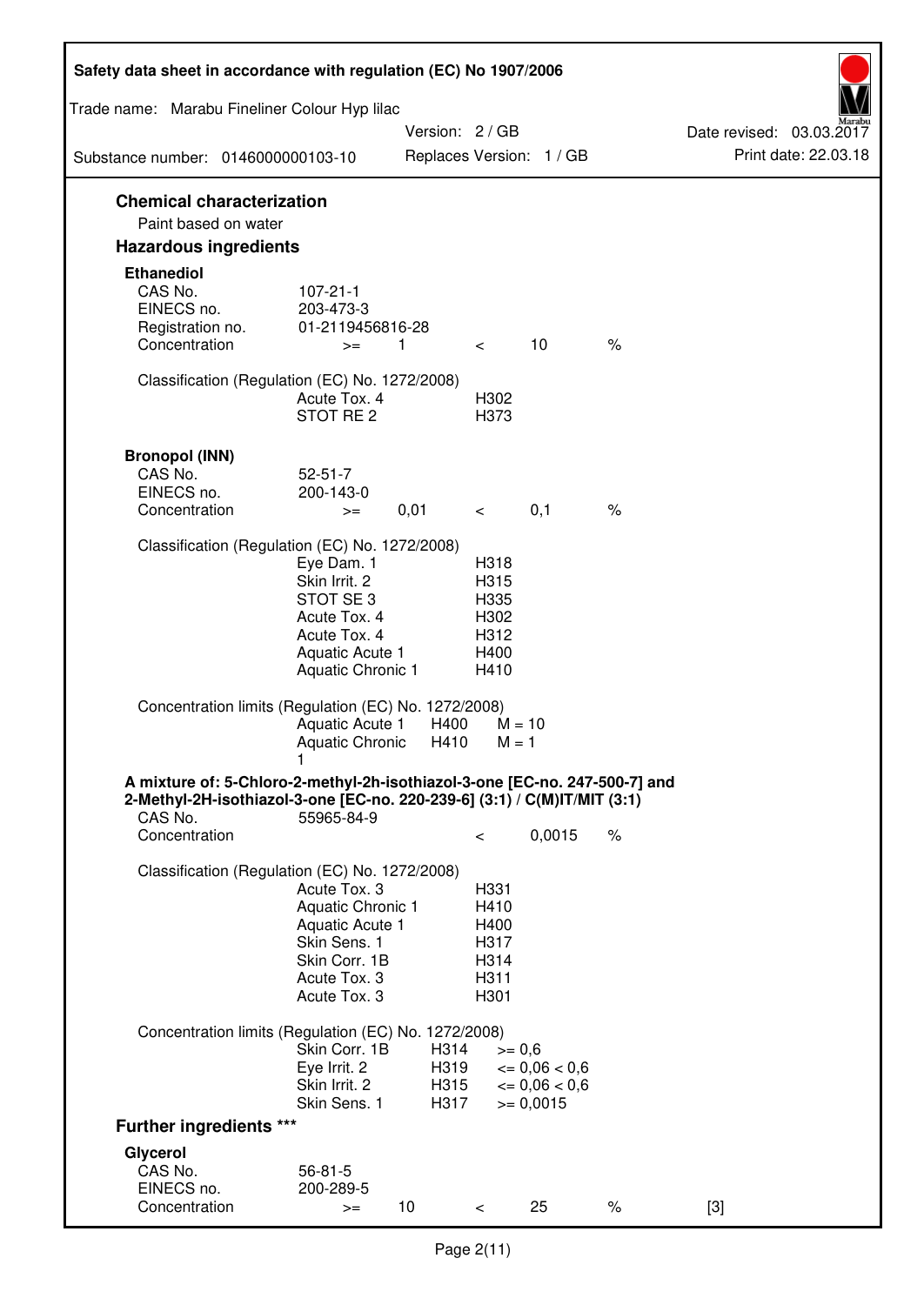| Safety data sheet in accordance with regulation (EC) No 1907/2006                                                       |                                                                                                            |                          |
|-------------------------------------------------------------------------------------------------------------------------|------------------------------------------------------------------------------------------------------------|--------------------------|
| Trade name: Marabu Fineliner Colour Hyp lilac                                                                           | Version: 2/GB                                                                                              | Date revised: 03.03.2017 |
| Substance number: 0146000000103-10                                                                                      | Replaces Version: 1 / GB                                                                                   | Print date: 22.03.18     |
|                                                                                                                         |                                                                                                            |                          |
| $\star$                                                                                                                 |                                                                                                            |                          |
| $\star$                                                                                                                 |                                                                                                            |                          |
| [3] Substance with occupational exposure limits                                                                         |                                                                                                            |                          |
| <b>SECTION 4: First aid measures</b>                                                                                    |                                                                                                            |                          |
| 4.1. Description of first aid measures                                                                                  |                                                                                                            |                          |
| After skin contact                                                                                                      |                                                                                                            |                          |
|                                                                                                                         | Wash with plenty of water and soap. Do NOT use solvents or thinners.                                       |                          |
| After eye contact                                                                                                       | Separate eyelids, wash the eyes thoroughly with water (15 min.). In case of irritation consult an oculist. |                          |
| <b>After ingestion</b>                                                                                                  |                                                                                                            |                          |
| medical treatment.                                                                                                      | Rinse mouth thoroughly with water. If larger amounts are swallowed or in the event of symptoms take        |                          |
| Until now no symptoms known so far.                                                                                     | 4.2. Most important symptoms and effects, both acute and delayed                                           |                          |
|                                                                                                                         | 4.3. Indication of any immediate medical attention and special treatment needed                            |                          |
| Hints for the physician / treatment<br>Treat symptomatically                                                            |                                                                                                            |                          |
| <b>SECTION 5: Firefighting measures</b>                                                                                 |                                                                                                            |                          |
| 5.1. Extinguishing media                                                                                                |                                                                                                            |                          |
| Suitable extinguishing media<br>Carbon dioxide, Foam, Sand, Water                                                       |                                                                                                            |                          |
| 5.2. Special hazards arising from the substance or mixture<br>black smoke                                               | In the event of fire the following can be released: Carbon monoxide (CO); Carbon dioxide (CO2); dense      |                          |
| 5.3. Advice for firefighters                                                                                            |                                                                                                            |                          |
| <b>Other information</b>                                                                                                |                                                                                                            |                          |
|                                                                                                                         | Collect contaminated fire-fighting water separately, must not be discharged into the drains.               |                          |
| <b>SECTION 6: Accidental release measures</b>                                                                           |                                                                                                            |                          |
| No particular measures required.                                                                                        | 6.1. Personal precautions, protective equipment and emergency procedures                                   |                          |
| 6.2. Environmental precautions<br>No particular measures required.                                                      |                                                                                                            |                          |
| 6.3. Methods and material for containment and cleaning up<br>Clean preferably with a detergent - avoid use of solvents. |                                                                                                            |                          |

## **6.4. Reference to other sections**

Information regarding Safe handling, see Section 7. Information regarding personal protective measures, see Section 8. Information regarding waste disposal, see Section 13.

# **SECTION 7: Handling and storage**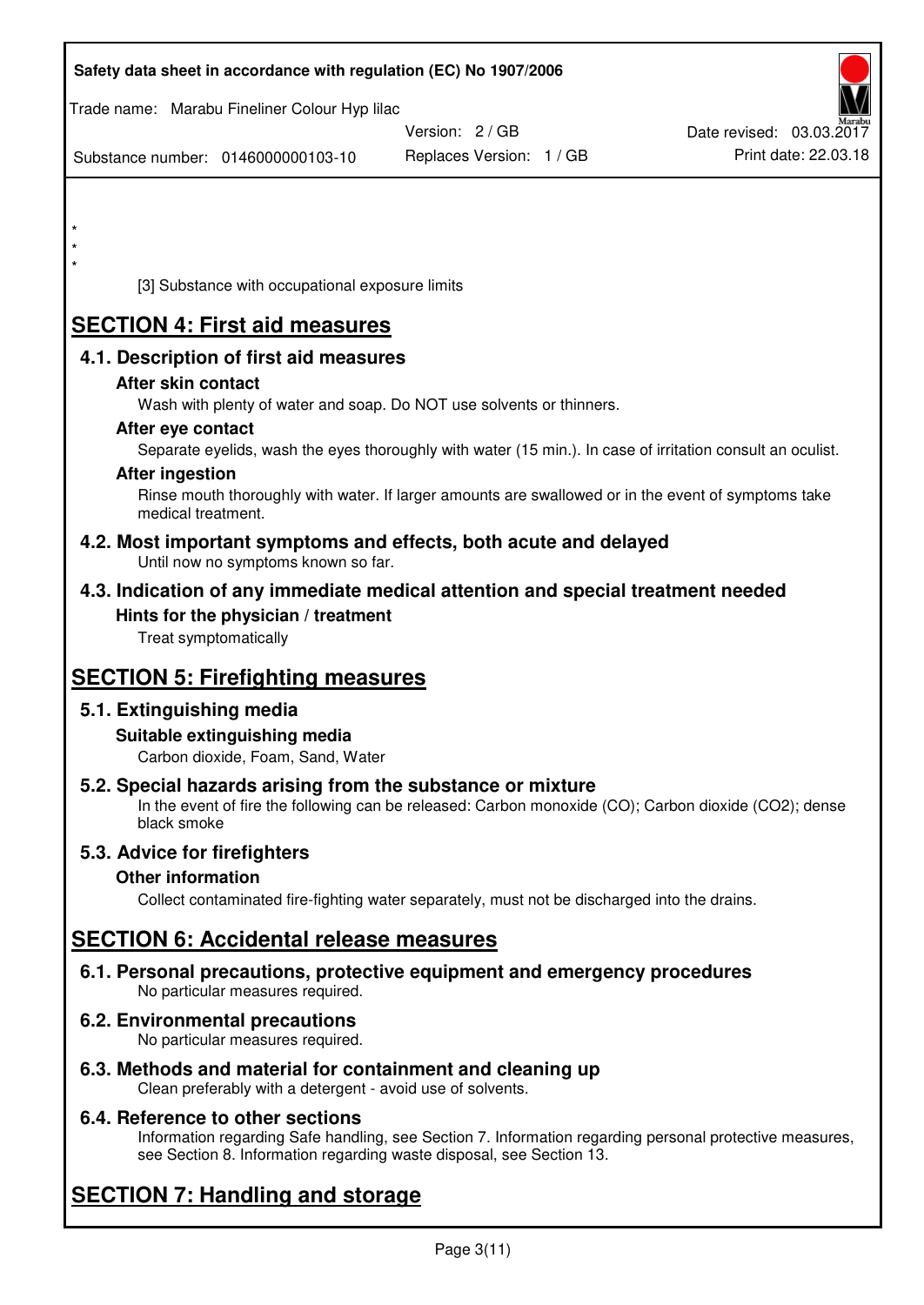| Safety data sheet in accordance with regulation (EC) No 1907/2006                                                                                                                                                                                                                                                                                                  |                         |                                          |                          |
|--------------------------------------------------------------------------------------------------------------------------------------------------------------------------------------------------------------------------------------------------------------------------------------------------------------------------------------------------------------------|-------------------------|------------------------------------------|--------------------------|
| Trade name: Marabu Fineliner Colour Hyp lilac                                                                                                                                                                                                                                                                                                                      |                         |                                          |                          |
|                                                                                                                                                                                                                                                                                                                                                                    |                         | Version: 2/GB                            | Date revised: 03.03.2017 |
| Substance number: 0146000000103-10                                                                                                                                                                                                                                                                                                                                 |                         | Replaces Version: 1 / GB                 | Print date: 22.03.18     |
| 7.1. Precautions for safe handling<br>Advice on safe handling<br>Avoid skin and eye contact. Smoking, eating and drinking shall be prohibited in application area.<br>Advice on protection against fire and explosion<br>No special measures required.<br>Classification of fires / temperature class / Ignition group / Dust explosion class<br>Temperature class | T <sub>2</sub>          |                                          |                          |
| 7.2. Conditions for safe storage, including any incompatibilities                                                                                                                                                                                                                                                                                                  |                         |                                          |                          |
| Requirements for storage rooms and vessels<br>Store in frostfree conditions.                                                                                                                                                                                                                                                                                       |                         |                                          |                          |
| Storage class according to TRGS 510                                                                                                                                                                                                                                                                                                                                |                         |                                          |                          |
| Storage class according to<br><b>TRGS 510</b>                                                                                                                                                                                                                                                                                                                      | 12                      | Non-combustible liquids                  |                          |
| 7.3. Specific end use(s)<br>Paint                                                                                                                                                                                                                                                                                                                                  |                         |                                          |                          |
| <b>SECTION 8: Exposure controls/personal protection</b>                                                                                                                                                                                                                                                                                                            |                         |                                          |                          |
| 8.1. Control parameters                                                                                                                                                                                                                                                                                                                                            |                         |                                          |                          |
| <b>Exposure limit values</b>                                                                                                                                                                                                                                                                                                                                       |                         |                                          |                          |
| <b>Ethanediol</b><br>List                                                                                                                                                                                                                                                                                                                                          | EH40                    |                                          |                          |
| <b>Type</b>                                                                                                                                                                                                                                                                                                                                                        | <b>WEL</b>              |                                          |                          |
| Value<br>Skin resorption / sensibilisation: Sk;                                                                                                                                                                                                                                                                                                                    | 10                      | mg/m <sup>3</sup><br><b>Status: 2011</b> |                          |
| Glycerol                                                                                                                                                                                                                                                                                                                                                           |                         |                                          |                          |
| List<br><b>Type</b>                                                                                                                                                                                                                                                                                                                                                | EH40<br><b>WEL</b>      |                                          |                          |
| Value                                                                                                                                                                                                                                                                                                                                                              | 10                      | mg/m <sup>3</sup>                        |                          |
| <b>Status: 2011</b>                                                                                                                                                                                                                                                                                                                                                |                         |                                          |                          |
| <b>Other information</b>                                                                                                                                                                                                                                                                                                                                           |                         |                                          |                          |
| There are not known any further control parameters.<br><b>Derived No/Minimal Effect Levels (DNEL/DMEL)</b>                                                                                                                                                                                                                                                         |                         |                                          |                          |
| <b>Ethanediol</b>                                                                                                                                                                                                                                                                                                                                                  |                         |                                          |                          |
| Type of value                                                                                                                                                                                                                                                                                                                                                      |                         | Derived No Effect Level (DNEL)           |                          |
| Reference group                                                                                                                                                                                                                                                                                                                                                    | Worker                  |                                          |                          |
| Duration of exposure<br>Route of exposure                                                                                                                                                                                                                                                                                                                          | Long term<br>inhalative |                                          |                          |
| Mode of action                                                                                                                                                                                                                                                                                                                                                     | Local effects           |                                          |                          |
| Concentration                                                                                                                                                                                                                                                                                                                                                      | 35                      |                                          | mg/m <sup>3</sup>        |
| Type of value                                                                                                                                                                                                                                                                                                                                                      |                         | Derived No Effect Level (DNEL)           |                          |
| Reference group<br>Duration of exposure                                                                                                                                                                                                                                                                                                                            | Worker<br>Long term     |                                          |                          |
| Route of exposure                                                                                                                                                                                                                                                                                                                                                  | dermal                  |                                          |                          |
| Mode of action<br>Concentration                                                                                                                                                                                                                                                                                                                                    | Systemic effects        | 106                                      |                          |
|                                                                                                                                                                                                                                                                                                                                                                    |                         |                                          | mg/kg                    |
| Type of value<br>Reference group                                                                                                                                                                                                                                                                                                                                   | Consumer                | Derived No Effect Level (DNEL)           |                          |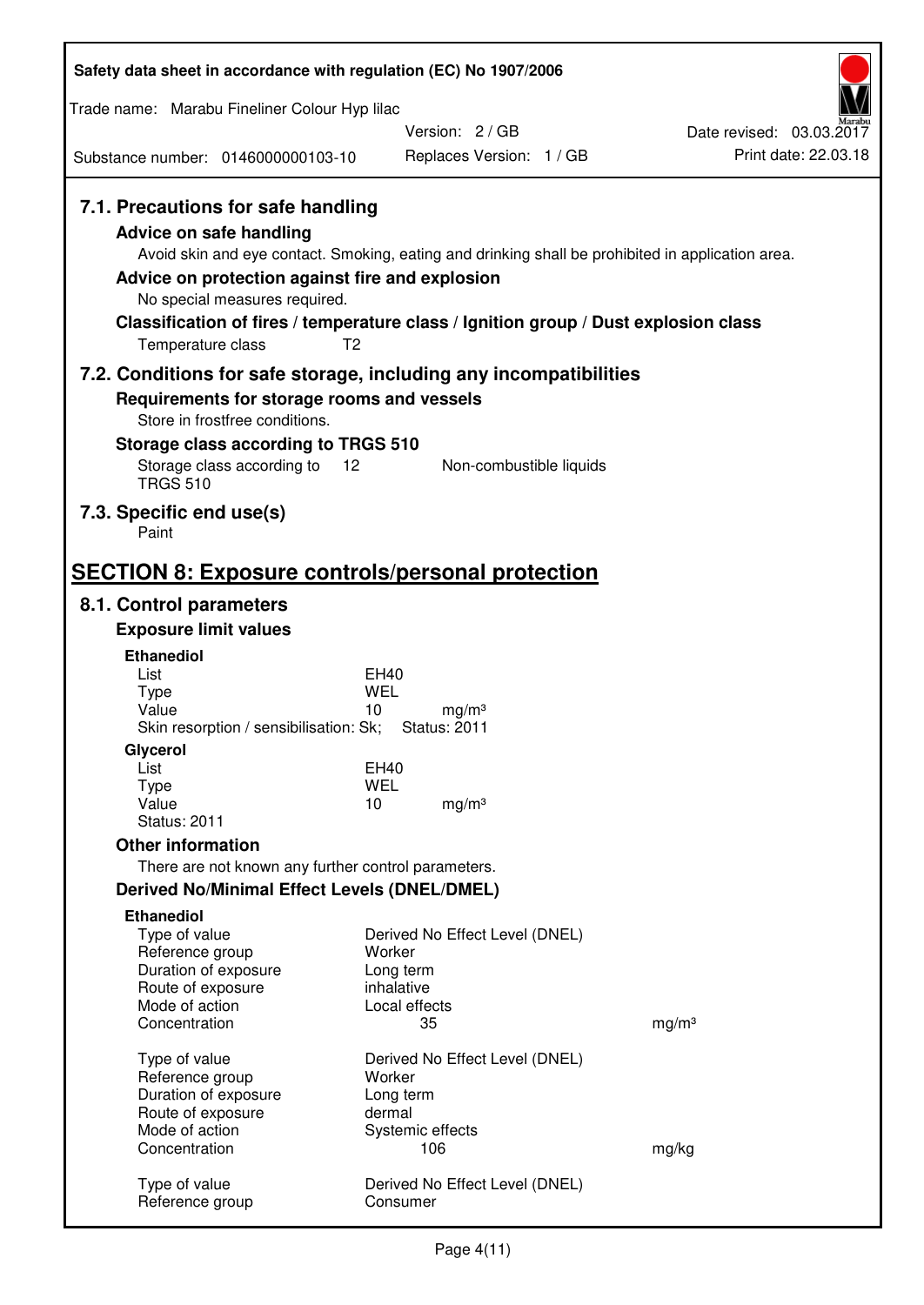| Safety data sheet in accordance with regulation (EC) No 1907/2006 |                                                                                                       |                                                  |  |  |
|-------------------------------------------------------------------|-------------------------------------------------------------------------------------------------------|--------------------------------------------------|--|--|
| Trade name: Marabu Fineliner Colour Hyp lilac                     |                                                                                                       |                                                  |  |  |
| Substance number: 0146000000103-10                                | Version: 2 / GB<br>Replaces Version: 1 / GB                                                           | Date revised: 03.03.2017<br>Print date: 22.03.18 |  |  |
| Duration of exposure<br>Route of exposure                         | Long term<br>inhalative                                                                               |                                                  |  |  |
| Mode of action                                                    | Local effects                                                                                         |                                                  |  |  |
| Concentration                                                     | 7                                                                                                     | mg/m <sup>3</sup>                                |  |  |
| Type of value                                                     | Derived No Effect Level (DNEL)                                                                        |                                                  |  |  |
| Reference group                                                   | Consumer                                                                                              |                                                  |  |  |
| Duration of exposure                                              | Long term                                                                                             |                                                  |  |  |
| Route of exposure                                                 | dermal                                                                                                |                                                  |  |  |
| Mode of action                                                    | Systemic effects                                                                                      |                                                  |  |  |
| Concentration                                                     | 53                                                                                                    | mg/kg                                            |  |  |
| <b>Predicted No Effect Concentration (PNEC)</b>                   |                                                                                                       |                                                  |  |  |
| <b>Ethanediol</b>                                                 |                                                                                                       |                                                  |  |  |
| Type of value                                                     | <b>PNEC</b>                                                                                           |                                                  |  |  |
| <b>Type</b><br>Concentration                                      | Freshwater<br>10                                                                                      |                                                  |  |  |
|                                                                   |                                                                                                       | mg/l                                             |  |  |
| Type of value                                                     | <b>PNEC</b>                                                                                           |                                                  |  |  |
| <b>Type</b>                                                       | Saltwater                                                                                             |                                                  |  |  |
| Concentration                                                     | 1                                                                                                     | mg/l                                             |  |  |
| Type of value                                                     | <b>PNEC</b>                                                                                           |                                                  |  |  |
| <b>Type</b>                                                       | Water (intermittent release)                                                                          |                                                  |  |  |
| Concentration                                                     | 10                                                                                                    | mg/l                                             |  |  |
| Type of value                                                     | <b>PNEC</b>                                                                                           |                                                  |  |  |
| <b>Type</b>                                                       | Sewage treatment plant (STP)                                                                          |                                                  |  |  |
| Concentration                                                     | 199,5                                                                                                 | mg/l                                             |  |  |
| Type of value                                                     | <b>PNEC</b>                                                                                           |                                                  |  |  |
| Type                                                              | Freshwater sediment                                                                                   |                                                  |  |  |
| Concentration                                                     | 37                                                                                                    | mg/kg                                            |  |  |
| Type of value                                                     | <b>PNEC</b>                                                                                           |                                                  |  |  |
| Type<br>Concentration                                             | Marine sediment<br>3,7                                                                                | mg/kg                                            |  |  |
|                                                                   |                                                                                                       |                                                  |  |  |
| Type of value                                                     | <b>PNEC</b>                                                                                           |                                                  |  |  |
| <b>Type</b><br>Concentration                                      | Soil<br>1,53                                                                                          | mg/kg                                            |  |  |
|                                                                   |                                                                                                       |                                                  |  |  |
| 8.2. Exposure controls                                            |                                                                                                       |                                                  |  |  |
| <b>Exposure controls</b>                                          |                                                                                                       |                                                  |  |  |
| Provide adequate ventilation.                                     |                                                                                                       |                                                  |  |  |
| <b>Respiratory protection</b>                                     |                                                                                                       |                                                  |  |  |
| Not necessary.                                                    |                                                                                                       |                                                  |  |  |
| <b>Hand protection</b><br>Not necessary.                          |                                                                                                       |                                                  |  |  |
| In case of intensive contact wear protective gloves.              |                                                                                                       |                                                  |  |  |
|                                                                   | There is no one glove material or combination of materials that will give unlimited resistance to any |                                                  |  |  |
| individual or combination of chemicals.                           | For prolonged or repeated handling nitrile rubber gloves with textile undergloves are required.       |                                                  |  |  |
| Material thickness<br>$\, > \,$                                   | 0,5<br>mm                                                                                             |                                                  |  |  |
| Breakthrough time<br>$\,<\,$                                      | 30<br>min                                                                                             |                                                  |  |  |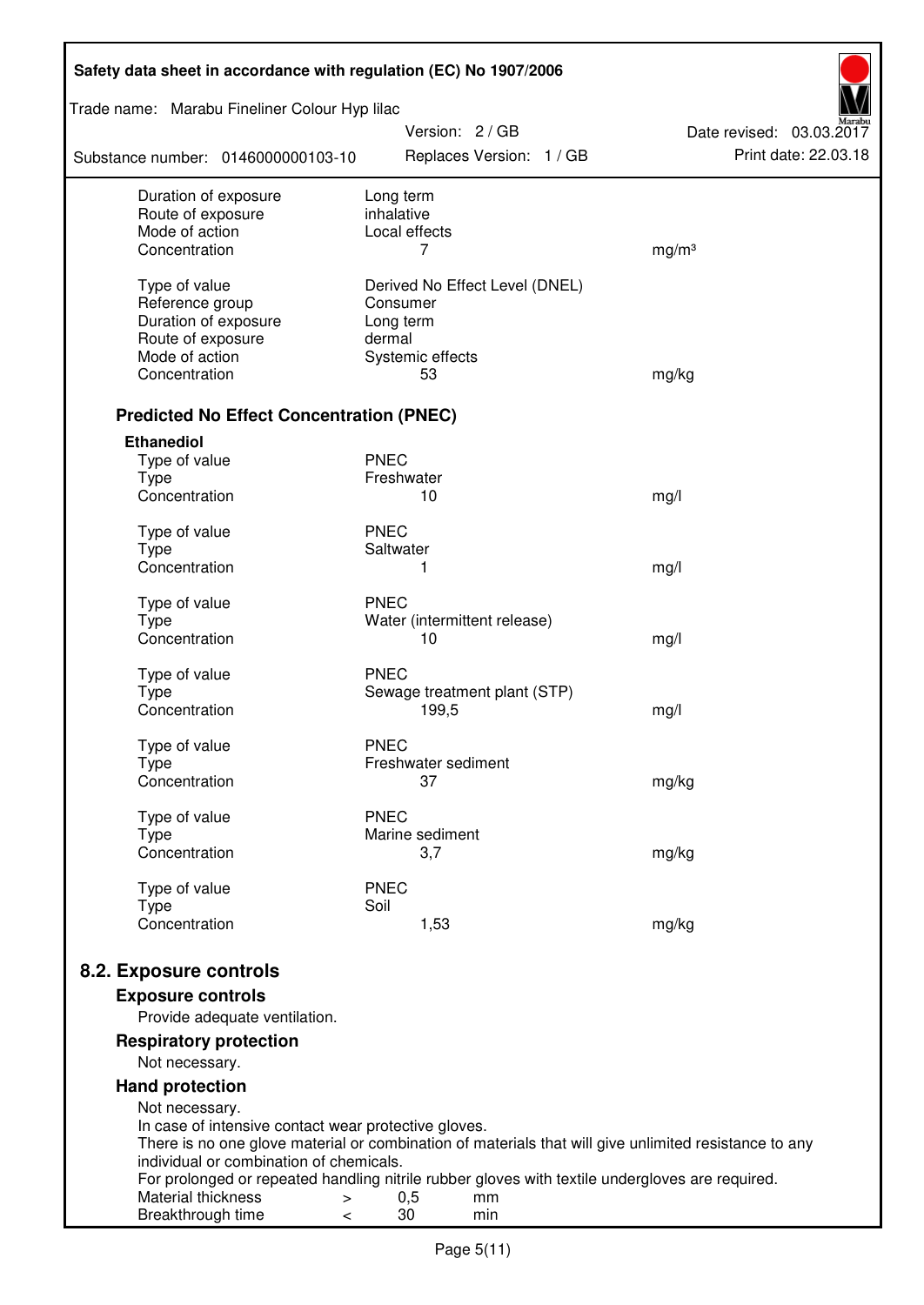| Safety data sheet in accordance with regulation (EC) No 1907/2006                                                                                                                                                                                                                                                                                                                                                                                                                                                                                                                                                                                                                                                                                |                                                      |                 |                          |           |                          |
|--------------------------------------------------------------------------------------------------------------------------------------------------------------------------------------------------------------------------------------------------------------------------------------------------------------------------------------------------------------------------------------------------------------------------------------------------------------------------------------------------------------------------------------------------------------------------------------------------------------------------------------------------------------------------------------------------------------------------------------------------|------------------------------------------------------|-----------------|--------------------------|-----------|--------------------------|
| Trade name: Marabu Fineliner Colour Hyp lilac                                                                                                                                                                                                                                                                                                                                                                                                                                                                                                                                                                                                                                                                                                    |                                                      |                 |                          |           |                          |
|                                                                                                                                                                                                                                                                                                                                                                                                                                                                                                                                                                                                                                                                                                                                                  |                                                      | Version: 2 / GB |                          |           | Date revised: 03.03.2017 |
| Substance number: 0146000000103-10                                                                                                                                                                                                                                                                                                                                                                                                                                                                                                                                                                                                                                                                                                               |                                                      |                 | Replaces Version: 1 / GB |           | Print date: 22.03.18     |
| The breakthrough time must be greater than the end use time of the product.<br>The instructions and information provided by the glove manufacturer on use, storage, maintenance and<br>replacement must be followed.<br>Gloves should be replaced regularly and if there is any sign of damage to the glove material.<br>Always ensure that gloves are free from defects and that they are stored and used correctly.<br>The performance or effectiveness of the glove may be reduced by physical/ chemical damage and poor<br>maintenance.<br>Barrier creams may help to protect the exposed areas of the skin, they should however not be applied<br>once exposure has occurred.<br>Eye protection<br>Not necessary.<br><b>Body protection</b> |                                                      |                 |                          |           |                          |
| Not applicable.                                                                                                                                                                                                                                                                                                                                                                                                                                                                                                                                                                                                                                                                                                                                  |                                                      |                 |                          |           |                          |
| <b>SECTION 9: Physical and chemical properties</b><br>9.1. Information on basic physical and chemical properties                                                                                                                                                                                                                                                                                                                                                                                                                                                                                                                                                                                                                                 |                                                      |                 |                          |           |                          |
| <b>Form</b>                                                                                                                                                                                                                                                                                                                                                                                                                                                                                                                                                                                                                                                                                                                                      | liquid                                               |                 |                          |           |                          |
| <b>Colour</b>                                                                                                                                                                                                                                                                                                                                                                                                                                                                                                                                                                                                                                                                                                                                    | coloured                                             |                 |                          |           |                          |
| <b>Odour</b>                                                                                                                                                                                                                                                                                                                                                                                                                                                                                                                                                                                                                                                                                                                                     | odourless                                            |                 |                          |           |                          |
| <b>Odour threshold</b>                                                                                                                                                                                                                                                                                                                                                                                                                                                                                                                                                                                                                                                                                                                           |                                                      |                 |                          |           |                          |
| Remarks                                                                                                                                                                                                                                                                                                                                                                                                                                                                                                                                                                                                                                                                                                                                          | No data available                                    |                 |                          |           |                          |
| <b>Melting point</b>                                                                                                                                                                                                                                                                                                                                                                                                                                                                                                                                                                                                                                                                                                                             |                                                      |                 |                          |           |                          |
| Remarks                                                                                                                                                                                                                                                                                                                                                                                                                                                                                                                                                                                                                                                                                                                                          | not determined                                       |                 |                          |           |                          |
| <b>Freezing point</b>                                                                                                                                                                                                                                                                                                                                                                                                                                                                                                                                                                                                                                                                                                                            |                                                      |                 |                          |           |                          |
| Remarks                                                                                                                                                                                                                                                                                                                                                                                                                                                                                                                                                                                                                                                                                                                                          | not determined                                       |                 |                          |           |                          |
| Initial boiling point and boiling range                                                                                                                                                                                                                                                                                                                                                                                                                                                                                                                                                                                                                                                                                                          |                                                      |                 |                          |           |                          |
| Value                                                                                                                                                                                                                                                                                                                                                                                                                                                                                                                                                                                                                                                                                                                                            | 100<br>appr.<br>1.013                                |                 | hPa                      | °C        |                          |
| Pressure<br>Source                                                                                                                                                                                                                                                                                                                                                                                                                                                                                                                                                                                                                                                                                                                               | Literature value                                     |                 |                          |           |                          |
| <b>Flash point</b>                                                                                                                                                                                                                                                                                                                                                                                                                                                                                                                                                                                                                                                                                                                               |                                                      |                 |                          |           |                          |
| Remarks                                                                                                                                                                                                                                                                                                                                                                                                                                                                                                                                                                                                                                                                                                                                          | Not applicable                                       |                 |                          |           |                          |
| Evaporation rate (ether $= 1$ ) :                                                                                                                                                                                                                                                                                                                                                                                                                                                                                                                                                                                                                                                                                                                |                                                      |                 |                          |           |                          |
| Remarks                                                                                                                                                                                                                                                                                                                                                                                                                                                                                                                                                                                                                                                                                                                                          | not determined                                       |                 |                          |           |                          |
| Flammability (solid, gas)<br>Not applicable                                                                                                                                                                                                                                                                                                                                                                                                                                                                                                                                                                                                                                                                                                      |                                                      |                 |                          |           |                          |
| Upper/lower flammability or explosive limits                                                                                                                                                                                                                                                                                                                                                                                                                                                                                                                                                                                                                                                                                                     |                                                      |                 |                          |           |                          |
| Lower explosion limit                                                                                                                                                                                                                                                                                                                                                                                                                                                                                                                                                                                                                                                                                                                            | 3,2<br>appr.                                         |                 |                          | $%$ (V)   |                          |
| Upper explosion limit                                                                                                                                                                                                                                                                                                                                                                                                                                                                                                                                                                                                                                                                                                                            | 53<br>appr.                                          |                 |                          | $%$ $(V)$ |                          |
| Source                                                                                                                                                                                                                                                                                                                                                                                                                                                                                                                                                                                                                                                                                                                                           | Literature value                                     |                 |                          |           |                          |
| Vapour pressure                                                                                                                                                                                                                                                                                                                                                                                                                                                                                                                                                                                                                                                                                                                                  |                                                      |                 |                          |           |                          |
| Value<br>Temperature<br>Method                                                                                                                                                                                                                                                                                                                                                                                                                                                                                                                                                                                                                                                                                                                   | 23<br>appr.<br>20<br>Value taken from the literature |                 | °C                       | hPa       |                          |
| <b>Vapour density</b>                                                                                                                                                                                                                                                                                                                                                                                                                                                                                                                                                                                                                                                                                                                            |                                                      |                 |                          |           |                          |
| Remarks                                                                                                                                                                                                                                                                                                                                                                                                                                                                                                                                                                                                                                                                                                                                          | not determined                                       |                 |                          |           |                          |
| <b>Density</b>                                                                                                                                                                                                                                                                                                                                                                                                                                                                                                                                                                                                                                                                                                                                   |                                                      |                 |                          |           |                          |
| Remarks                                                                                                                                                                                                                                                                                                                                                                                                                                                                                                                                                                                                                                                                                                                                          | not determined                                       |                 |                          |           |                          |
| <b>Solubility in water</b>                                                                                                                                                                                                                                                                                                                                                                                                                                                                                                                                                                                                                                                                                                                       |                                                      |                 |                          |           |                          |
| Remarks                                                                                                                                                                                                                                                                                                                                                                                                                                                                                                                                                                                                                                                                                                                                          | miscible                                             |                 |                          |           |                          |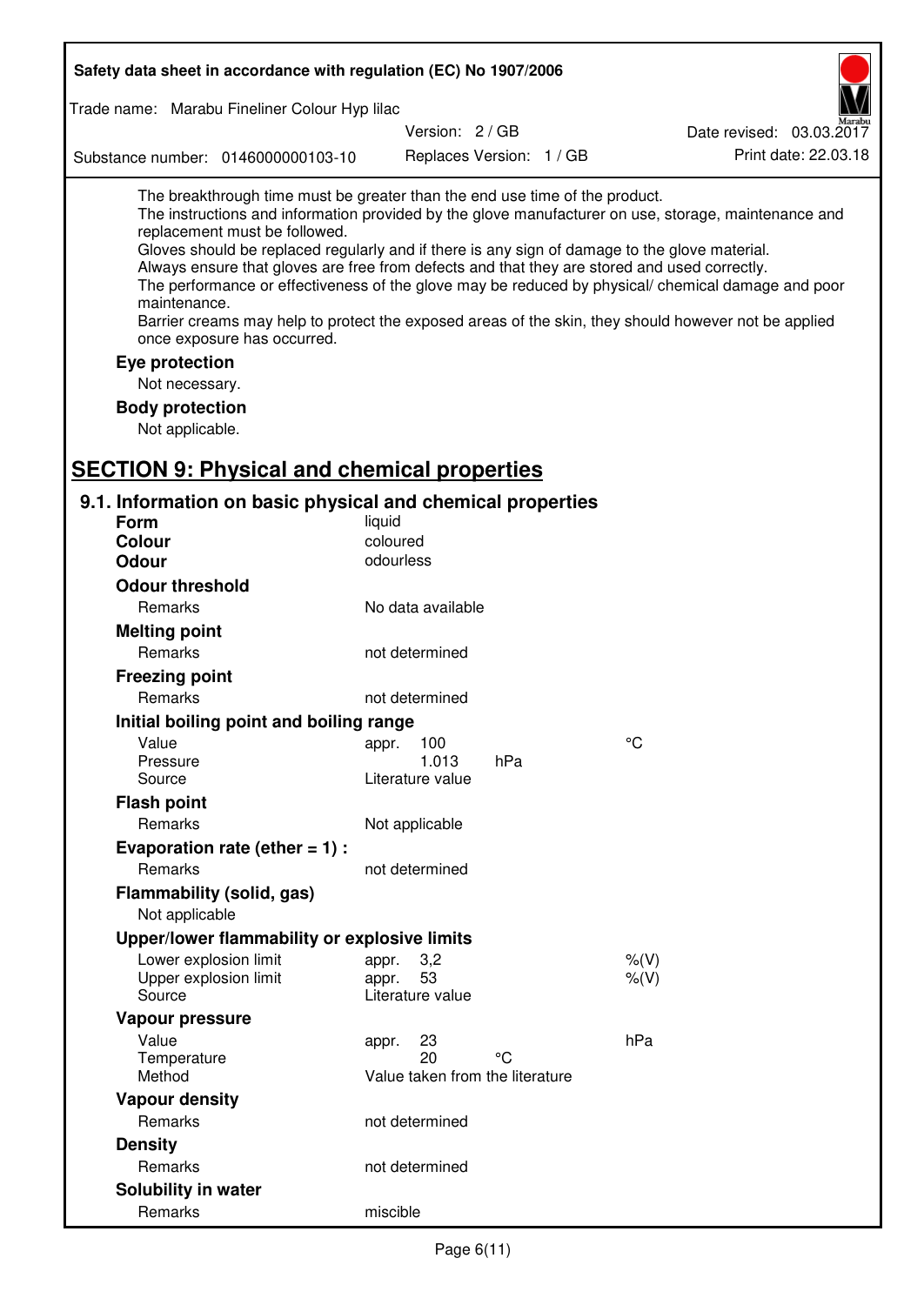| Safety data sheet in accordance with regulation (EC) No 1907/2006                    |                                                                   |    |                                                  |  |  |
|--------------------------------------------------------------------------------------|-------------------------------------------------------------------|----|--------------------------------------------------|--|--|
| Trade name: Marabu Fineliner Colour Hyp lilac                                        |                                                                   |    |                                                  |  |  |
| Substance number: 0146000000103-10                                                   | Version: 2 / GB<br>Replaces Version: 1 / GB                       |    | Date revised: 03.03.2017<br>Print date: 22.03.18 |  |  |
| Ignition temperature                                                                 |                                                                   |    |                                                  |  |  |
| Value                                                                                | 410<br>appr.                                                      | °C |                                                  |  |  |
| Source<br><b>Viscosity</b>                                                           | Literature value                                                  |    |                                                  |  |  |
| Remarks                                                                              |                                                                   |    |                                                  |  |  |
| Remarks                                                                              | not determined                                                    |    |                                                  |  |  |
| 9.2. Other information<br><b>Other information</b><br>None known                     |                                                                   |    |                                                  |  |  |
| <b>SECTION 10: Stability and reactivity</b>                                          |                                                                   |    |                                                  |  |  |
| 10.1. Reactivity<br>None                                                             |                                                                   |    |                                                  |  |  |
| 10.2. Chemical stability<br>No hazardous reactions known.                            |                                                                   |    |                                                  |  |  |
| 10.3. Possibility of hazardous reactions<br>No hazardous reactions known.            |                                                                   |    |                                                  |  |  |
| 10.4. Conditions to avoid<br>No hazardous reactions known.                           |                                                                   |    |                                                  |  |  |
| 10.5. Incompatible materials<br>None                                                 |                                                                   |    |                                                  |  |  |
| 10.6. Hazardous decomposition products<br>No hazardous decomposition products known. |                                                                   |    |                                                  |  |  |
| <b>SECTION 11: Toxicological information</b>                                         |                                                                   |    |                                                  |  |  |
| 11.1. Information on toxicological effects                                           |                                                                   |    |                                                  |  |  |
| <b>Acute oral toxicity</b>                                                           |                                                                   |    |                                                  |  |  |
| Remarks                                                                              | Based on available data, the classification criteria are not met. |    |                                                  |  |  |
| <b>Acute dermal toxicity</b>                                                         |                                                                   |    |                                                  |  |  |
| Remarks                                                                              | Based on available data, the classification criteria are not met. |    |                                                  |  |  |
| <b>Acute inhalational toxicity</b><br>Remarks                                        | Based on available data, the classification criteria are not met. |    |                                                  |  |  |
| <b>Skin corrosion/irritation</b>                                                     |                                                                   |    |                                                  |  |  |
| Remarks                                                                              | Based on available data, the classification criteria are not met. |    |                                                  |  |  |
| Serious eye damage/irritation                                                        |                                                                   |    |                                                  |  |  |
| Remarks                                                                              | Based on available data, the classification criteria are not met. |    |                                                  |  |  |
| <b>Sensitization</b>                                                                 |                                                                   |    |                                                  |  |  |
| Remarks                                                                              | Based on available data, the classification criteria are not met. |    |                                                  |  |  |
| <b>Mutagenicity</b>                                                                  |                                                                   |    |                                                  |  |  |
| Remarks                                                                              | Based on available data, the classification criteria are not met. |    |                                                  |  |  |
| <b>Reproductive toxicity</b><br>Remarks                                              | Based on available data, the classification criteria are not met. |    |                                                  |  |  |
| Carcinogenicity                                                                      |                                                                   |    |                                                  |  |  |
| Remarks                                                                              | Based on available data, the classification criteria are not met. |    |                                                  |  |  |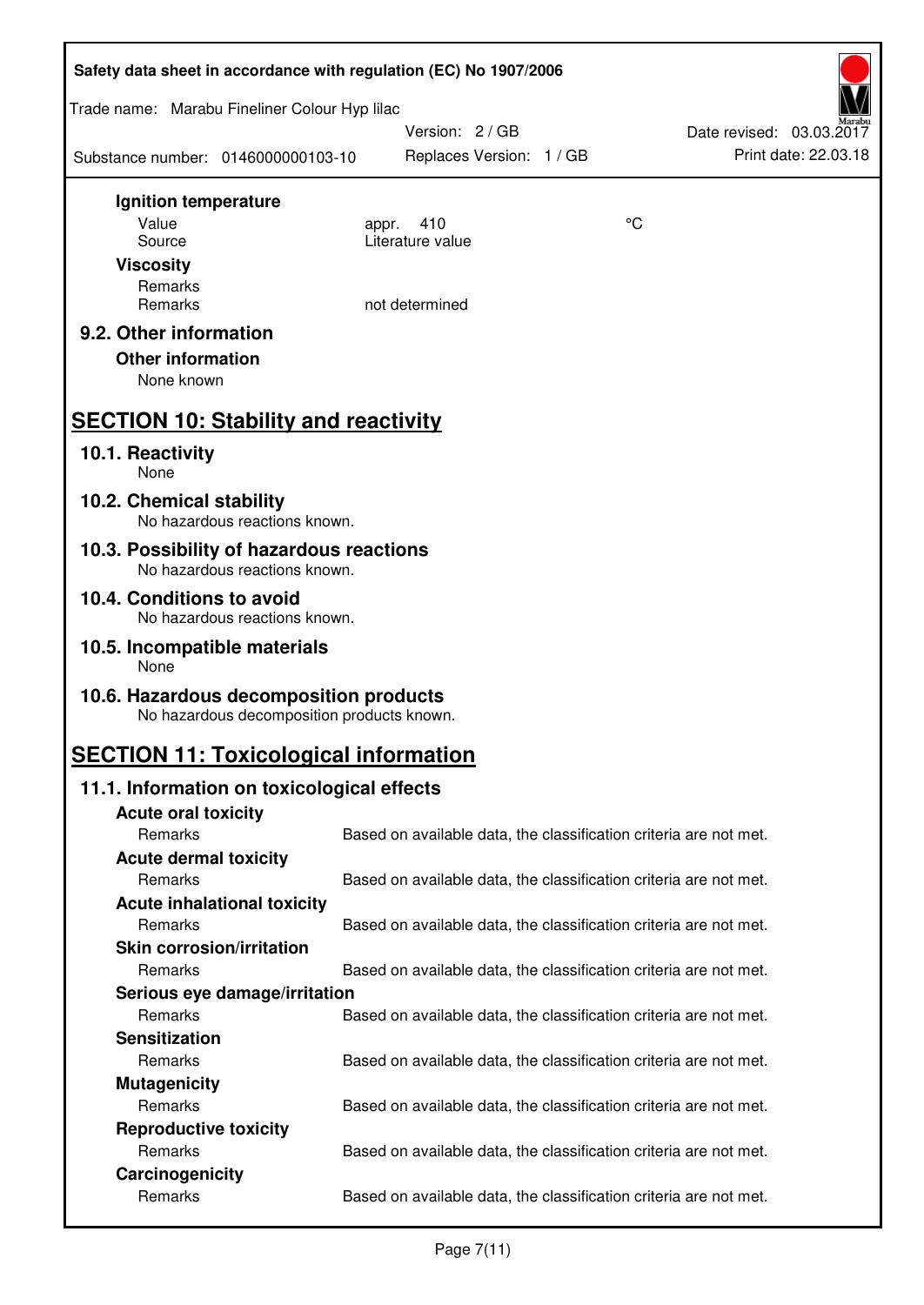#### **Safety data sheet in accordance with regulation (EC) No 1907/2006**

Trade name: Marabu Fineliner Colour Hyp lilac

Version: 2 / GB

Date revised: 03.03.2017

Substance number: 0146000000103-10

Replaces Version: 1 / GB Print date: 22.03.18

## **Specific Target Organ Toxicity (STOT)**

**Single exposure** 

Based on available data, the classification criteria are not met.

**Repeated exposure** 

Remarks Based on available data, the classification criteria are not met.

#### **Aspiration hazard**

Based on available data, the classification criteria are not met.

#### **Experience in practice**

Provided all the recommended protective and safety precautions are taken, experience shows that no risk to health can be expected.

#### **Other information**

There are no data available on the mixture itself. The mixture has been assessed following the additivity method of the GHS/CLP Regulation (EC) No 1272/2008.

## **SECTION 12: Ecological information**

#### **12.1. Toxicity**

#### **General information**

There are no data available on the mixture itself.Do not allow to enter drains or water courses.The mixture has been assessed following the summation method of the CLP Regulation (EC) No 1272/2008 and is not classified as dangerous for the environment.

#### **12.2. Persistence and degradability**

#### **General information**

There are no data available on the mixture itself.

#### **12.3. Bioaccumulative potential**

#### **General information**

There are no data available on the mixture itself.

#### **12.4. Mobility in soil**

#### **General information**

There are no data available on the mixture itself.

**12.5. Results of PBT and vPvB assessment** 

#### **General information**

There are no data available on the mixture itself.

#### **12.6. Other adverse effects**

#### **General information**

There are no data available on the mixture itself.

# **SECTION 13: Disposal considerations**

#### **13.1. Waste treatment methods**

#### **Disposal recommendations for the product**

The product can be placed with other household refuse. Small residues in containers can be washed-out with water and put into the drainage system.

#### **Disposal recommendations for packaging**

Packaging that cannot be cleaned should be disposed off as product waste. Completely emptied packagings can be given for recycling.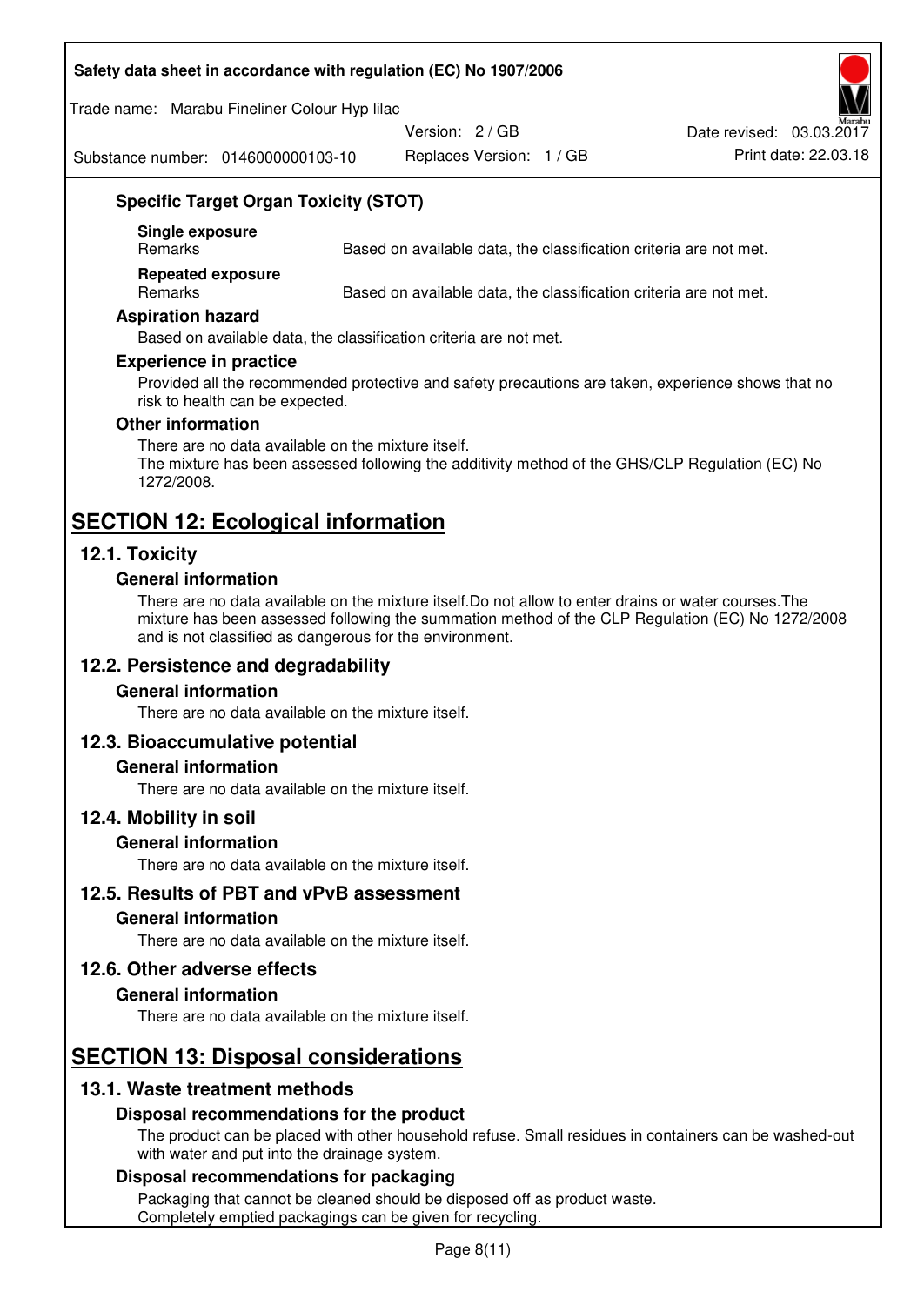| Safety data sheet in accordance with regulation (EC) No 1907/2006                                                                                                                                                                                                                            |                                                                                                                                                    |                          |
|----------------------------------------------------------------------------------------------------------------------------------------------------------------------------------------------------------------------------------------------------------------------------------------------|----------------------------------------------------------------------------------------------------------------------------------------------------|--------------------------|
| Trade name: Marabu Fineliner Colour Hyp lilac                                                                                                                                                                                                                                                | Version: 2/GB                                                                                                                                      | Date revised: 03.03.2017 |
| Substance number: 0146000000103-10                                                                                                                                                                                                                                                           | Replaces Version: 1 / GB                                                                                                                           | Print date: 22.03.18     |
|                                                                                                                                                                                                                                                                                              |                                                                                                                                                    |                          |
|                                                                                                                                                                                                                                                                                              |                                                                                                                                                    |                          |
| <b>SECTION 14: Transport information</b>                                                                                                                                                                                                                                                     |                                                                                                                                                    |                          |
| <b>Land transport ADR/RID</b><br>Non-dangerous goods                                                                                                                                                                                                                                         |                                                                                                                                                    |                          |
| 14.1. UN number                                                                                                                                                                                                                                                                              |                                                                                                                                                    |                          |
| UN-                                                                                                                                                                                                                                                                                          |                                                                                                                                                    |                          |
| 14.2. UN proper shipping name                                                                                                                                                                                                                                                                |                                                                                                                                                    |                          |
| 14.3. Transport hazard class(es)                                                                                                                                                                                                                                                             |                                                                                                                                                    |                          |
| Class                                                                                                                                                                                                                                                                                        |                                                                                                                                                    |                          |
| Label<br>14.4. Packing group                                                                                                                                                                                                                                                                 |                                                                                                                                                    |                          |
| Packing group                                                                                                                                                                                                                                                                                |                                                                                                                                                    |                          |
| Transport category                                                                                                                                                                                                                                                                           | 0                                                                                                                                                  |                          |
| 14.5. Environmental hazards                                                                                                                                                                                                                                                                  |                                                                                                                                                    |                          |
| <b>Marine transport IMDG/GGVSee</b><br>14.1. UN number<br>$UN -$<br>14.2. UN proper shipping name<br>14.3. Transport hazard class(es)<br>Class<br>Subsidiary risk<br>14.4. Packing group<br>Packing group<br>14.5. Environmental hazards<br>no<br>Air transport ICAO/IATA<br>14.1. UN number | The product does not constitute a hazardous substance in sea transport.<br>The product does not constitute a hazardous substance in air transport. |                          |
| $UN -$                                                                                                                                                                                                                                                                                       |                                                                                                                                                    |                          |
| 14.2. UN proper shipping name                                                                                                                                                                                                                                                                |                                                                                                                                                    |                          |
| 14.3. Transport hazard class(es)                                                                                                                                                                                                                                                             |                                                                                                                                                    |                          |
| Class                                                                                                                                                                                                                                                                                        |                                                                                                                                                    |                          |
| Subsidiary risk<br>14.4. Packing group                                                                                                                                                                                                                                                       |                                                                                                                                                    |                          |
| Packing group                                                                                                                                                                                                                                                                                |                                                                                                                                                    |                          |
| 14.5. Environmental hazards                                                                                                                                                                                                                                                                  |                                                                                                                                                    |                          |
| Information for all modes of transport<br>14.6. Special precautions for user<br>Transport within the user's premises:<br>Always transport in closed containers that are upright and secure.<br><b>Other information</b>                                                                      | Ensure that persons transporting the product know what to do in the event of an accident or spillage.                                              |                          |
| no                                                                                                                                                                                                                                                                                           | 14.7. Transport in bulk according to Annex II of Marpol and the IBC Code                                                                           |                          |
| <b>SECTION 15: Regulatory information ***</b>                                                                                                                                                                                                                                                |                                                                                                                                                    |                          |
|                                                                                                                                                                                                                                                                                              | 15.1. Safety, health and environmental regulations/legislation specific for the substance                                                          |                          |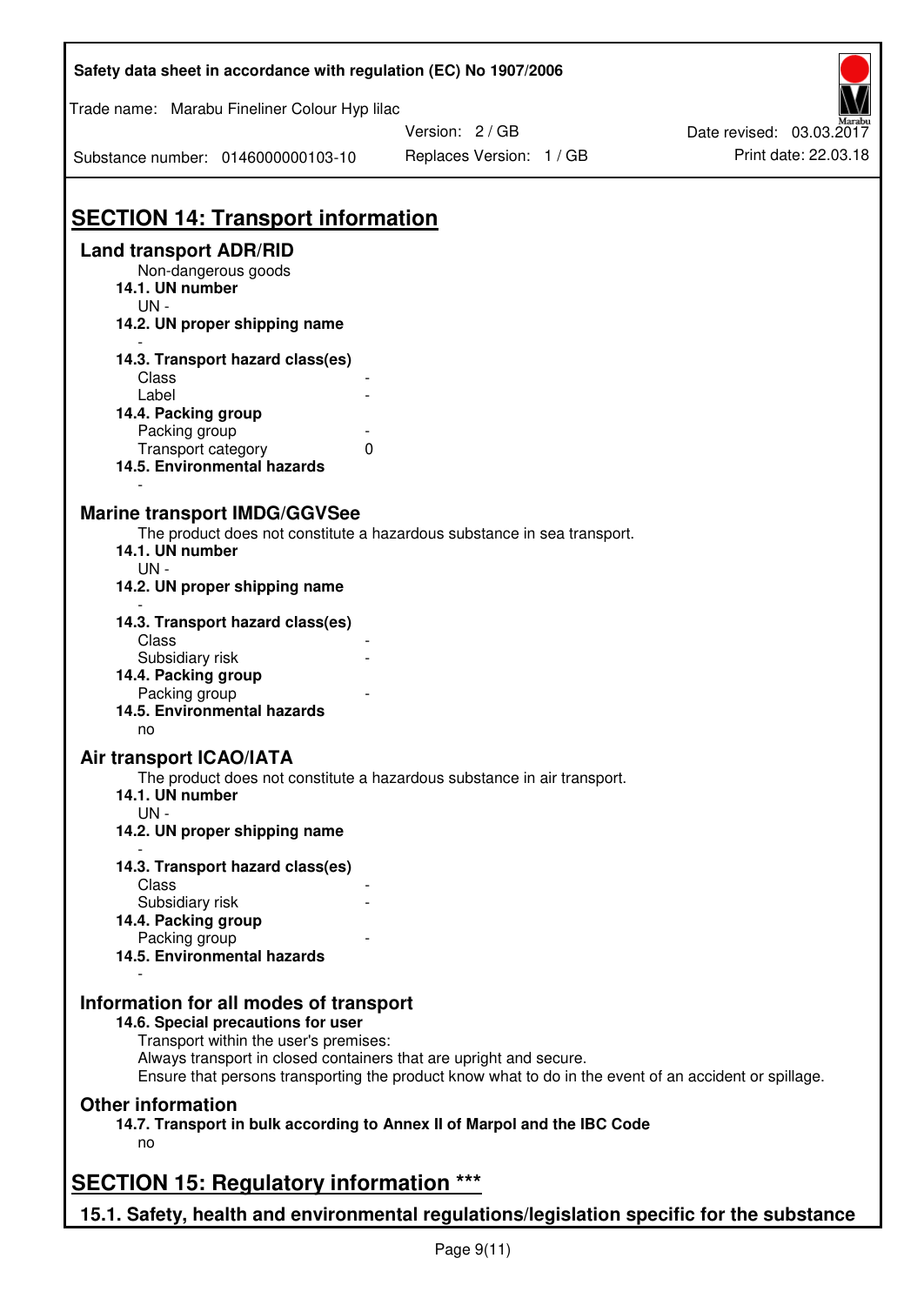| Trade name: Marabu Fineliner Colour Hyp lilac                                                                                                                                                                                                                                                                                                                                                                                                                     |                                                       |                          |                                                                                                                                                                                                                                                                                                                                                                                                                  |
|-------------------------------------------------------------------------------------------------------------------------------------------------------------------------------------------------------------------------------------------------------------------------------------------------------------------------------------------------------------------------------------------------------------------------------------------------------------------|-------------------------------------------------------|--------------------------|------------------------------------------------------------------------------------------------------------------------------------------------------------------------------------------------------------------------------------------------------------------------------------------------------------------------------------------------------------------------------------------------------------------|
|                                                                                                                                                                                                                                                                                                                                                                                                                                                                   |                                                       | Version: 2 / GB          | Date revised: 03.03.2017                                                                                                                                                                                                                                                                                                                                                                                         |
| Substance number: 0146000000103-10                                                                                                                                                                                                                                                                                                                                                                                                                                |                                                       | Replaces Version: 1 / GB | Print date: 22.03.18                                                                                                                                                                                                                                                                                                                                                                                             |
| or mixture                                                                                                                                                                                                                                                                                                                                                                                                                                                        |                                                       |                          |                                                                                                                                                                                                                                                                                                                                                                                                                  |
| <b>VOC ***</b>                                                                                                                                                                                                                                                                                                                                                                                                                                                    |                                                       |                          |                                                                                                                                                                                                                                                                                                                                                                                                                  |
| VOC (EU)                                                                                                                                                                                                                                                                                                                                                                                                                                                          | $\mathbf{0}$                                          | $\%$                     |                                                                                                                                                                                                                                                                                                                                                                                                                  |
| <b>Other information</b>                                                                                                                                                                                                                                                                                                                                                                                                                                          |                                                       |                          |                                                                                                                                                                                                                                                                                                                                                                                                                  |
| All components are contained in the TSCA inventory or exempted.<br>All components are contained in the AICS inventory.<br>All components are contained in the PICCS inventory.<br>All components are contained in the DSL inventory.<br>All components are contained in the IECSC inventory.<br>All components are contained in the NZIOC inventory.<br>All components are contained in the ENCS inventory.<br>All components are contained in the ECL inventory. |                                                       |                          |                                                                                                                                                                                                                                                                                                                                                                                                                  |
| 15.2. Chemical safety assessment<br>For this preparation a chemical safety assessment has not been carried out.                                                                                                                                                                                                                                                                                                                                                   |                                                       |                          |                                                                                                                                                                                                                                                                                                                                                                                                                  |
|                                                                                                                                                                                                                                                                                                                                                                                                                                                                   |                                                       |                          |                                                                                                                                                                                                                                                                                                                                                                                                                  |
| <b>SECTION 16: Other information</b>                                                                                                                                                                                                                                                                                                                                                                                                                              |                                                       |                          |                                                                                                                                                                                                                                                                                                                                                                                                                  |
| <b>Hazard statements listed in Chapter 3</b>                                                                                                                                                                                                                                                                                                                                                                                                                      |                                                       |                          |                                                                                                                                                                                                                                                                                                                                                                                                                  |
| H301<br>H302                                                                                                                                                                                                                                                                                                                                                                                                                                                      | Toxic if swallowed.<br>Harmful if swallowed.          |                          |                                                                                                                                                                                                                                                                                                                                                                                                                  |
| H311                                                                                                                                                                                                                                                                                                                                                                                                                                                              | Toxic in contact with skin.                           |                          |                                                                                                                                                                                                                                                                                                                                                                                                                  |
| H312                                                                                                                                                                                                                                                                                                                                                                                                                                                              | Harmful in contact with skin.                         |                          |                                                                                                                                                                                                                                                                                                                                                                                                                  |
| H314                                                                                                                                                                                                                                                                                                                                                                                                                                                              | Causes severe skin burns and eye damage.              |                          |                                                                                                                                                                                                                                                                                                                                                                                                                  |
| H315                                                                                                                                                                                                                                                                                                                                                                                                                                                              | Causes skin irritation.                               |                          |                                                                                                                                                                                                                                                                                                                                                                                                                  |
| H317                                                                                                                                                                                                                                                                                                                                                                                                                                                              | May cause an allergic skin reaction.                  |                          |                                                                                                                                                                                                                                                                                                                                                                                                                  |
| H318                                                                                                                                                                                                                                                                                                                                                                                                                                                              | Causes serious eye damage.                            |                          |                                                                                                                                                                                                                                                                                                                                                                                                                  |
| H331                                                                                                                                                                                                                                                                                                                                                                                                                                                              | Toxic if inhaled.                                     |                          |                                                                                                                                                                                                                                                                                                                                                                                                                  |
| H335                                                                                                                                                                                                                                                                                                                                                                                                                                                              | May cause respiratory irritation.                     |                          |                                                                                                                                                                                                                                                                                                                                                                                                                  |
| H373                                                                                                                                                                                                                                                                                                                                                                                                                                                              |                                                       |                          | May cause damage to organs through prolonged or repeated exposure:                                                                                                                                                                                                                                                                                                                                               |
| H400                                                                                                                                                                                                                                                                                                                                                                                                                                                              | Very toxic to aquatic life.                           |                          |                                                                                                                                                                                                                                                                                                                                                                                                                  |
| H410                                                                                                                                                                                                                                                                                                                                                                                                                                                              | Very toxic to aquatic life with long lasting effects. |                          |                                                                                                                                                                                                                                                                                                                                                                                                                  |
| <b>CLP categories listed in Chapter 3</b>                                                                                                                                                                                                                                                                                                                                                                                                                         |                                                       |                          |                                                                                                                                                                                                                                                                                                                                                                                                                  |
| Acute Tox. 3                                                                                                                                                                                                                                                                                                                                                                                                                                                      | Acute toxicity, Category 3                            |                          |                                                                                                                                                                                                                                                                                                                                                                                                                  |
| Acute Tox. 4                                                                                                                                                                                                                                                                                                                                                                                                                                                      | Acute toxicity, Category 4                            |                          |                                                                                                                                                                                                                                                                                                                                                                                                                  |
| Aquatic Acute 1                                                                                                                                                                                                                                                                                                                                                                                                                                                   |                                                       |                          | Hazardous to the aquatic environment, acute, Category 1                                                                                                                                                                                                                                                                                                                                                          |
| Aquatic Chronic 1                                                                                                                                                                                                                                                                                                                                                                                                                                                 |                                                       |                          | Hazardous to the aquatic environment, chronic, Category 1                                                                                                                                                                                                                                                                                                                                                        |
| Eye Dam. 1                                                                                                                                                                                                                                                                                                                                                                                                                                                        | Serious eye damage, Category 1                        |                          |                                                                                                                                                                                                                                                                                                                                                                                                                  |
| Skin Corr. 1B                                                                                                                                                                                                                                                                                                                                                                                                                                                     | Skin corrosion, Category 1B                           |                          |                                                                                                                                                                                                                                                                                                                                                                                                                  |
| Skin Irrit. 2                                                                                                                                                                                                                                                                                                                                                                                                                                                     | Skin irritation, Category 2                           |                          |                                                                                                                                                                                                                                                                                                                                                                                                                  |
| Skin Sens. 1                                                                                                                                                                                                                                                                                                                                                                                                                                                      | Skin sensitization, Category 1                        |                          |                                                                                                                                                                                                                                                                                                                                                                                                                  |
| STOT RE 2                                                                                                                                                                                                                                                                                                                                                                                                                                                         |                                                       |                          | Specific target organ toxicity - repeated exposure, Category 2                                                                                                                                                                                                                                                                                                                                                   |
| STOT SE 3                                                                                                                                                                                                                                                                                                                                                                                                                                                         |                                                       |                          | Specific target organ toxicity - single exposure, Category 3                                                                                                                                                                                                                                                                                                                                                     |
| <b>Supplemental information</b>                                                                                                                                                                                                                                                                                                                                                                                                                                   |                                                       |                          |                                                                                                                                                                                                                                                                                                                                                                                                                  |
|                                                                                                                                                                                                                                                                                                                                                                                                                                                                   |                                                       |                          | Relevant changes compared with the previous version of the safety data sheet are marked with: ***<br>This information is based on our present state of knowledge. However, it should not constitute a<br>guarantee for any specific product properties and shall not establish a legally valid relationship.<br>The information in this Safety Data Sheet is based on the present state of knowledge and current |
| legislation.<br>construed as any guarantee of technical performance or suitability for particular applications.<br>to the supplier and obtaining written handling instructions.                                                                                                                                                                                                                                                                                   |                                                       |                          | It provides guidance on health, safety and environmental aspects of the product and should not be<br>The product should not be used for purposes other than those shown in Section 1 without first referring                                                                                                                                                                                                     |
| for ensuring that the requirements of relevant legislation are complied with.                                                                                                                                                                                                                                                                                                                                                                                     |                                                       |                          | As the specific conditions of use of the product are outside the supplier's control, the user is responsible<br>The information contained in this safety data sheet does not constitute the user's own assessment of                                                                                                                                                                                             |